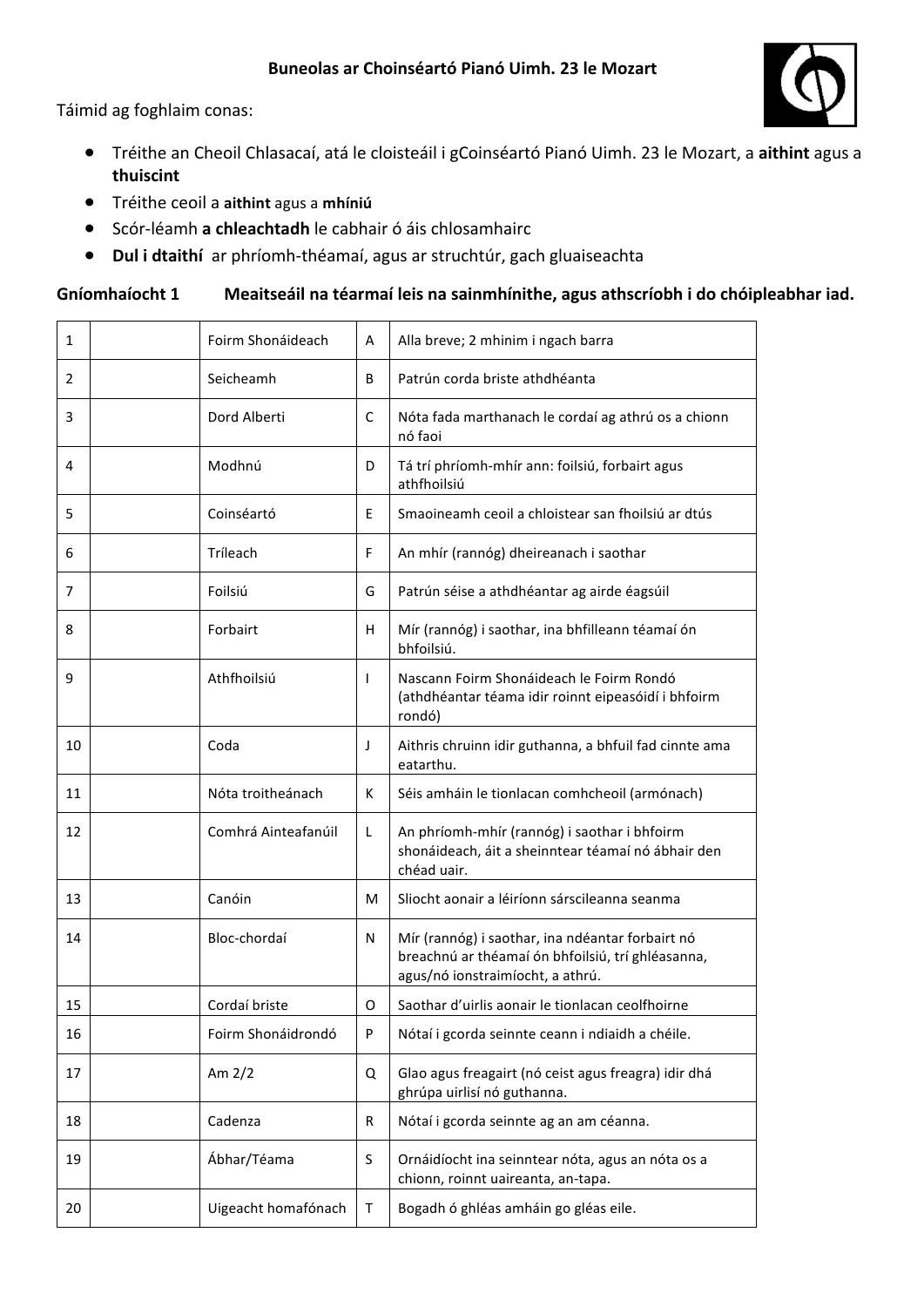#### **Gníomhaíocht 2**

Líon na greillí thíos, agus úsáid á baint agat as nótaí, scór agus naisc YouTube.



## **Gluaiseacht I**

# https://www.youtube.com/watch?v=bkSVeH4zoFI

| Gléas        |  |
|--------------|--|
| Foirm        |  |
| Amchomhartha |  |
| Luas(Tempo)  |  |

## Cé na tréithe ceoil atá le cloisteáil i ngach mír? Déan nótaí ginearálta.

| Mír                 | Am                   | Pointí ginearálta suime |
|---------------------|----------------------|-------------------------|
| Foilsiú ceolfhoirne | $00 - 2:03$          |                         |
| Foilsiú pianó       | $2:03 - 4:55$        |                         |
| <b>Forbairt</b>     | $4:55 - 6:14$        |                         |
| Athfhoilsiú         | $6:14 - 9:25$        |                         |
| Cadenza             | $9:25 - 9:44$        |                         |
| Coda                | $9:44 -$<br>deireadh |                         |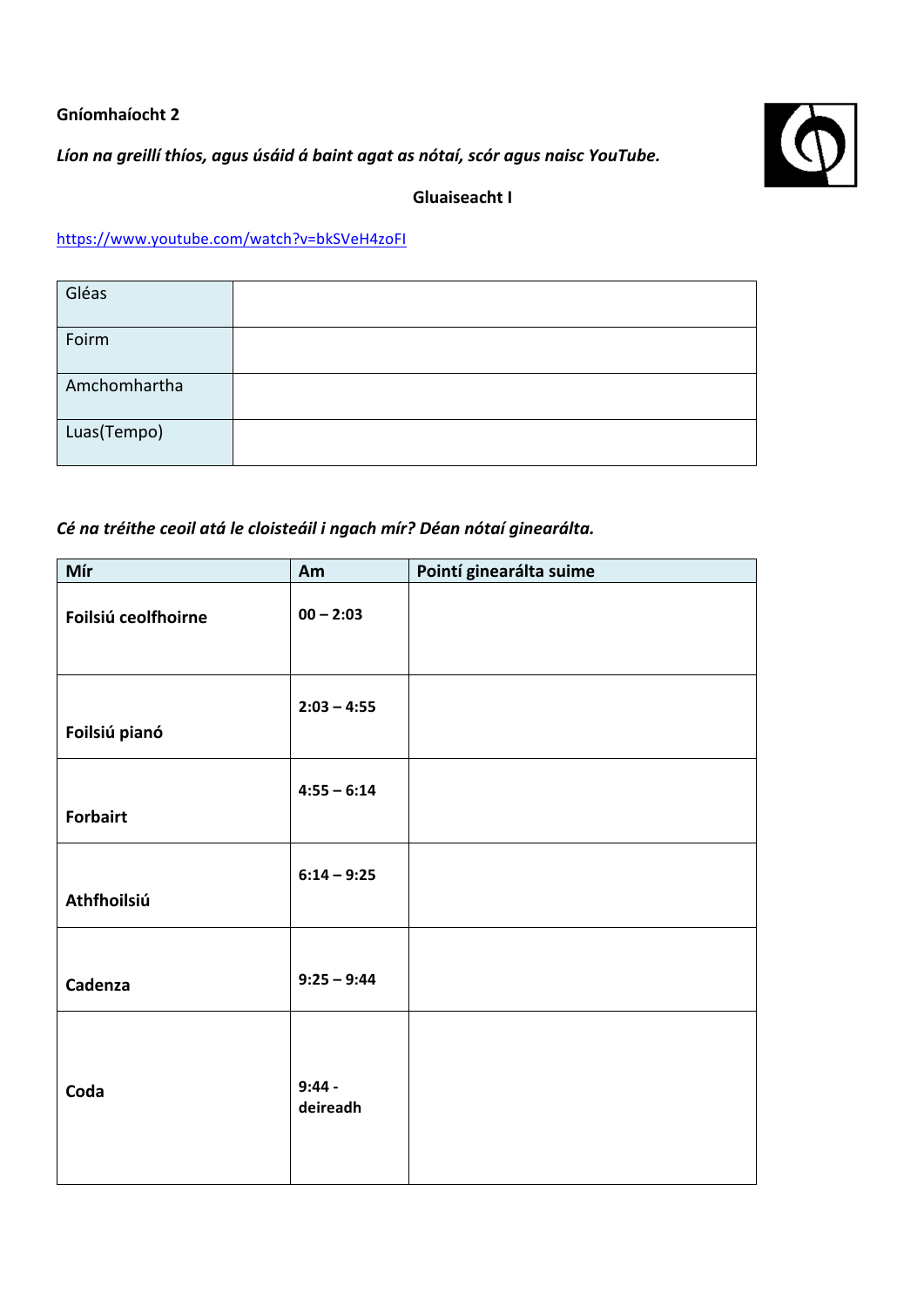### https://www.youtube.com/watch?v=9LqdfjZYEVE

| Gléas        |  |
|--------------|--|
| Foirm        |  |
| Amchomhartha |  |
| Luas (Tempo) |  |

## Cé na tréithe ceoil atá le cloisteáil i ngach mír? Déan nótaí ginearálta.

| Mír                           | Am                 | Pointí ginearálta suime |
|-------------------------------|--------------------|-------------------------|
| Mír A<br>Téama 1              | $00:00 -$<br>00:48 |                         |
| Mír A<br>Téama 2              | $00:48 - 1:14$     |                         |
| Mír A<br>Téama 3              | $1:14 - 2:04$      |                         |
| Mír B                         | $2:04 - 3:05$      |                         |
| Athfhoilsiú: Mír A<br>Téama 1 | $3:05 - 4:01$      |                         |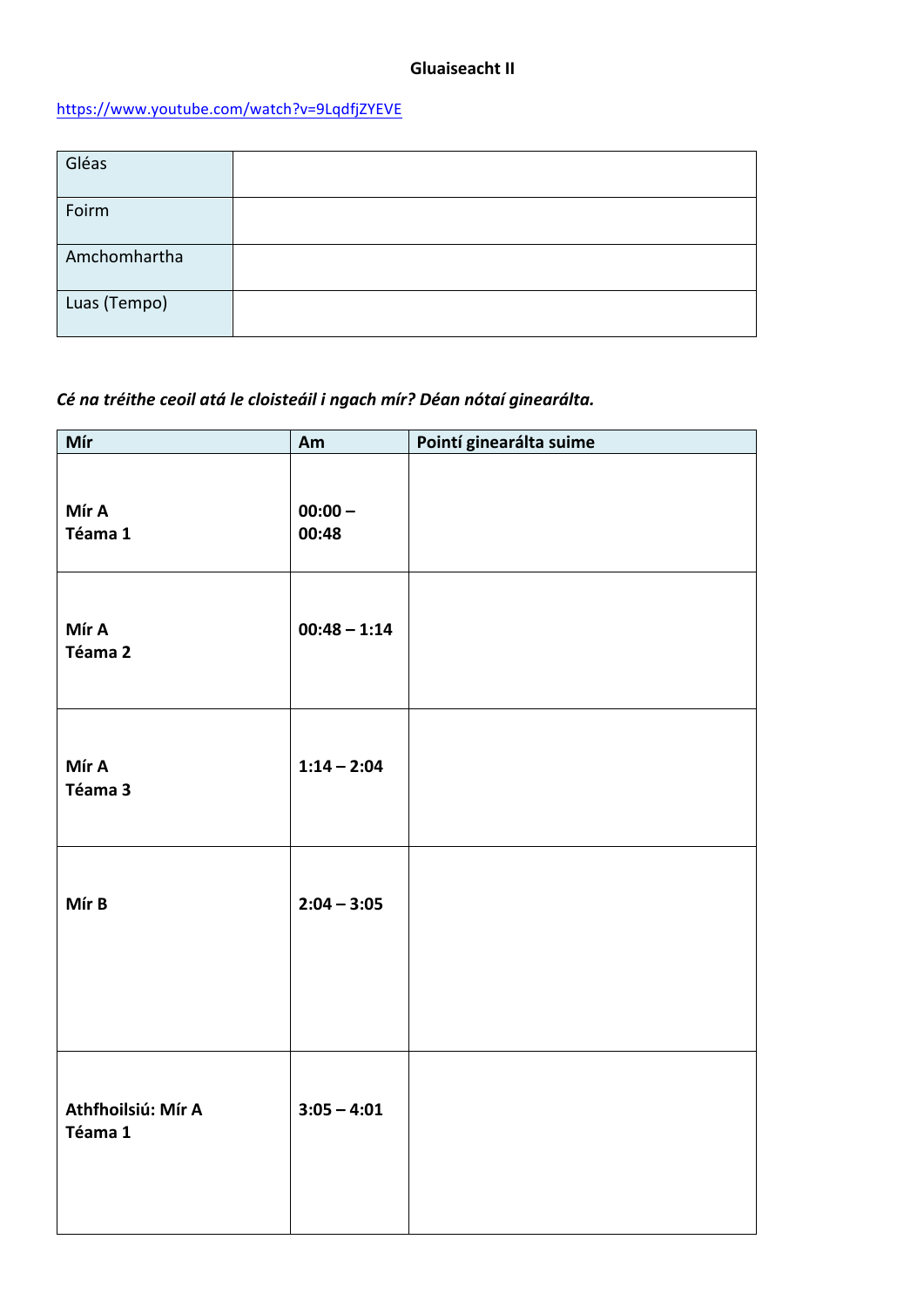| Athfhoilsiú: Mír A<br>Téama B | $4:01 - 4:54$        |  |
|-------------------------------|----------------------|--|
| Coda                          | $4:54 -$<br>deireadh |  |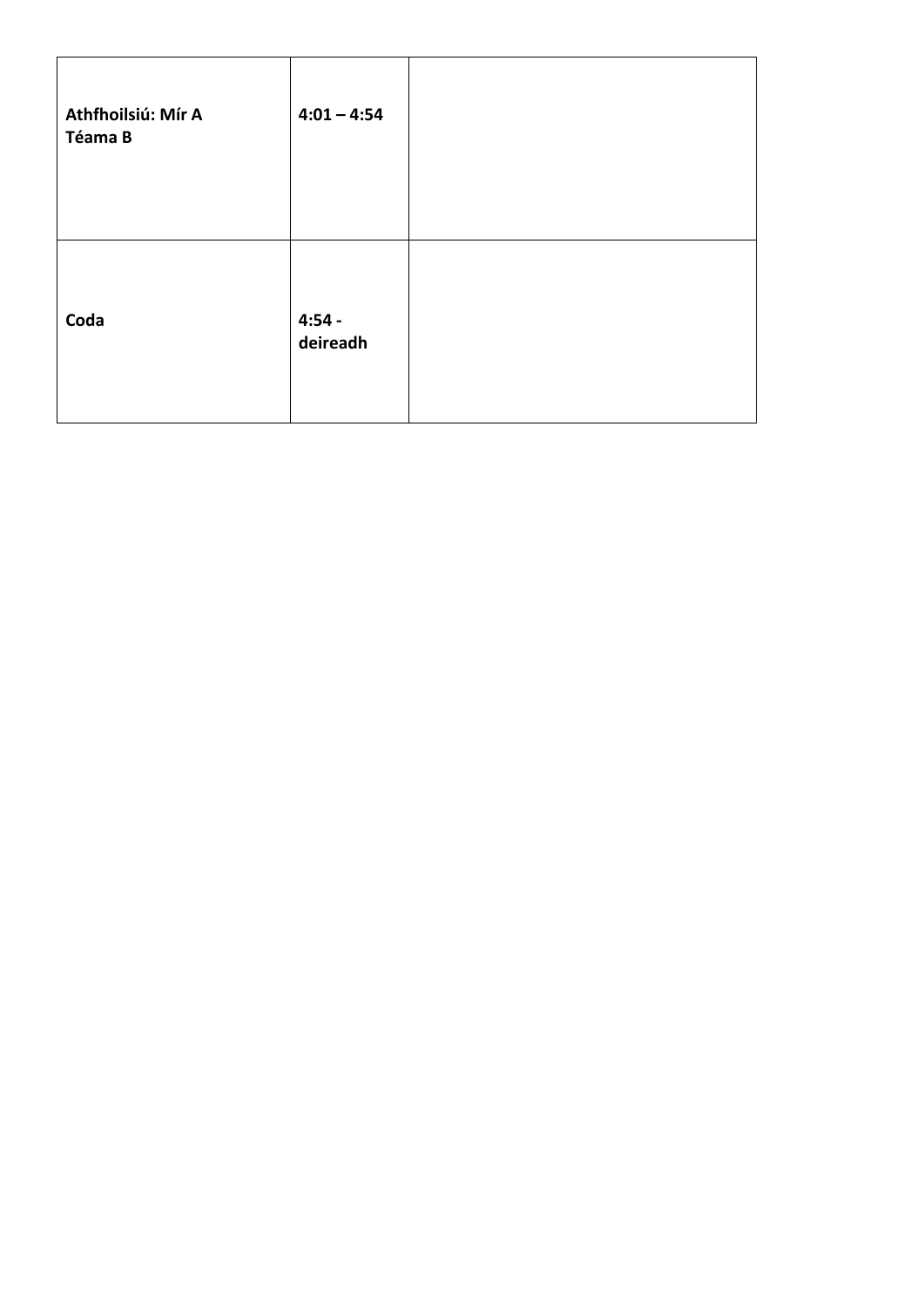### https://www.youtube.com/watch?v=U\_V3R31dbfg

| Gléas        |  |
|--------------|--|
| Foirm        |  |
| Amchomhartha |  |
| Luas (Tempo) |  |

## Cé na tréithe ceoil atá le cloisteáil i ngach mír? Déan nótaí ginearálta.

| Mír             | Am                   | Pointí ginearálta suime |
|-----------------|----------------------|-------------------------|
| <b>Foilsiú</b>  | $00:00 - 3:36$       |                         |
| <b>Forbairt</b> | $3:36 - 4:52$        |                         |
| Athfhoilsiú     | $4:52 - 7:40$        |                         |
| Coda            | $7:40 -$<br>deireadh |                         |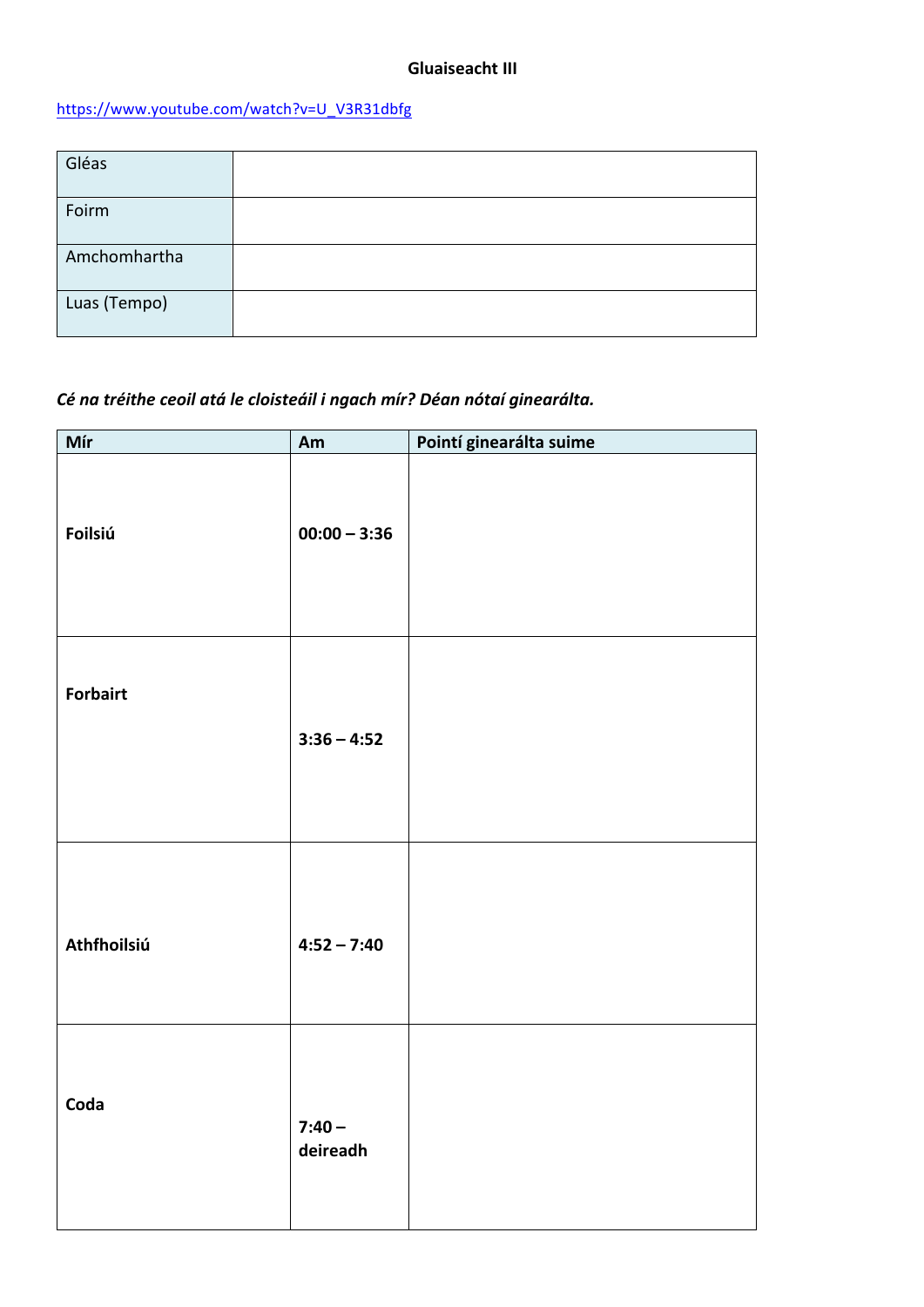#### **Gníomhaíocht 3**

*Bain úsáid as an scór (Gluaiseacht 2), agus as an nasc seo, chun a oiread tréithe séise agus tionlacain* agus is féidir a aithint. https://www.youtube.com/watch?v=BMYjGkgzinU

**Téama 1 Barraí 1 – 12 (11:00 – 11:48)**





### **Téama 2 Barraí 12 – 20 (11:48 -12:19)**



| Tonúlacht       |  |
|-----------------|--|
| Séis            |  |
| Tionlacan       |  |
| Uigeacht        |  |
| Pointí suimiúla |  |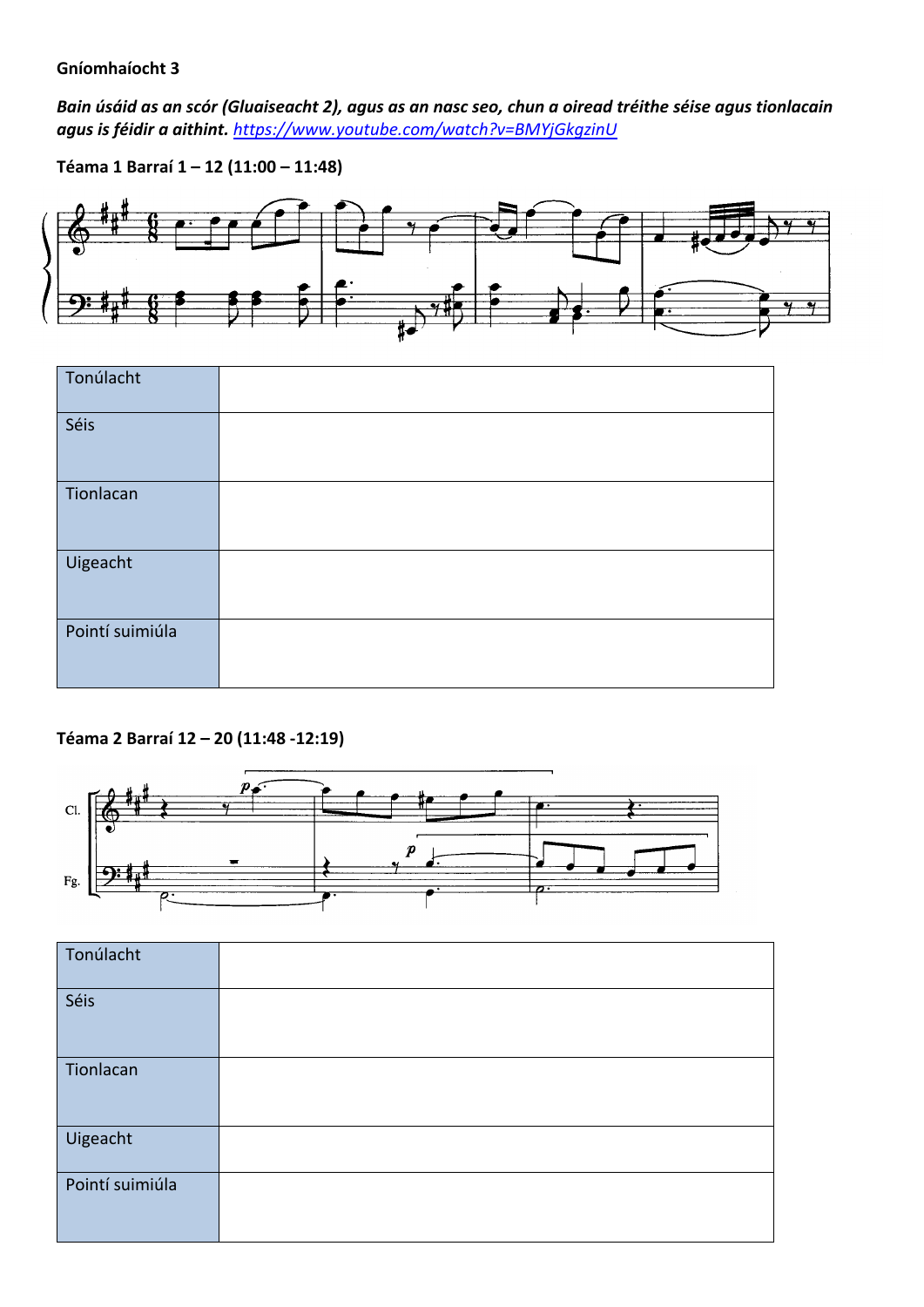## **Téama 3 Barraí 20 – 35 (2:19 -3:16)**



| Tonúlacht       |  |
|-----------------|--|
| Séis            |  |
| Tionlacan       |  |
| Uigeacht        |  |
| Pointí suimiúla |  |

## **Téama 4 Barraí 35 – 42 (13:18 – 13:45)**



| Tonúlacht       |  |
|-----------------|--|
| Séis            |  |
| Tionlacan       |  |
| Uigeacht        |  |
| Pointí suimiúla |  |

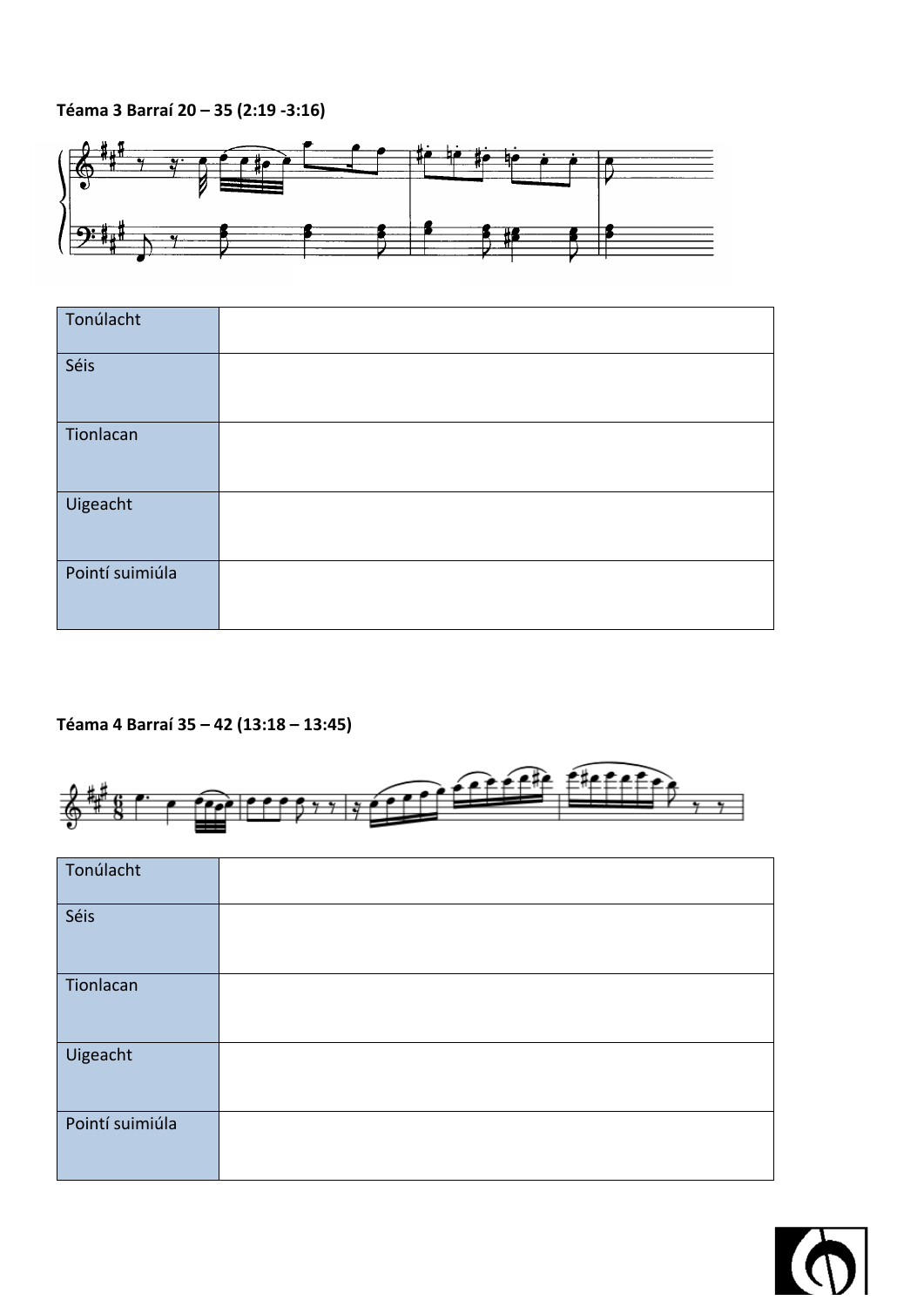#### **Gníomhaíocht 4 Comparáid agus Codarsnacht idir leaganacha éagsúla de théamaí**

Bain úsáid as an nasc, agus as an scór, chun leaganacha éagsúla de théamaí a chur i gcomparáid. Sainaithin roinnt tréithe ginearálta: https://www.youtube.com/watch?v=BMYjGkgzinU

#### **Gluaiseacht 1 Ábhar I (***Sampla)*

| Barraí 1 - 18 (00:00 - :40)       | Barraí 67 – 83 (2:10 – 2:39)          |
|-----------------------------------|---------------------------------------|
| Seinneann Veidhlíní 1 an tséis le | • Seinneann Pianó an téama sa lámh    |
| tionlacan ó théaduirlisí          | dheas.                                |
| Athsheinneann Gaothuirlisí an     | • Dord Alberti Bass sa lámh chlé      |
| téama                             | • Tionlacan ó théaduirlisí            |
|                                   | • Scálaí ar phianó i dtreo an deiridh |

#### **a) Gluaiseacht I Ábhar IIa**

https://www.youtube.com/watch?v=BMYjGkgzinU

#### **b)** Gluaiseacht II Téama 1

https://www.youtube.com/watch?v=BMYjGkgzinU

| Barraí 1-12 (11:00 - 11:46) | Barraí 53 - 67 (14:28 - 15:33) |
|-----------------------------|--------------------------------|
|                             |                                |
|                             |                                |
|                             |                                |
|                             |                                |
|                             |                                |
|                             |                                |
|                             |                                |
|                             |                                |
|                             |                                |